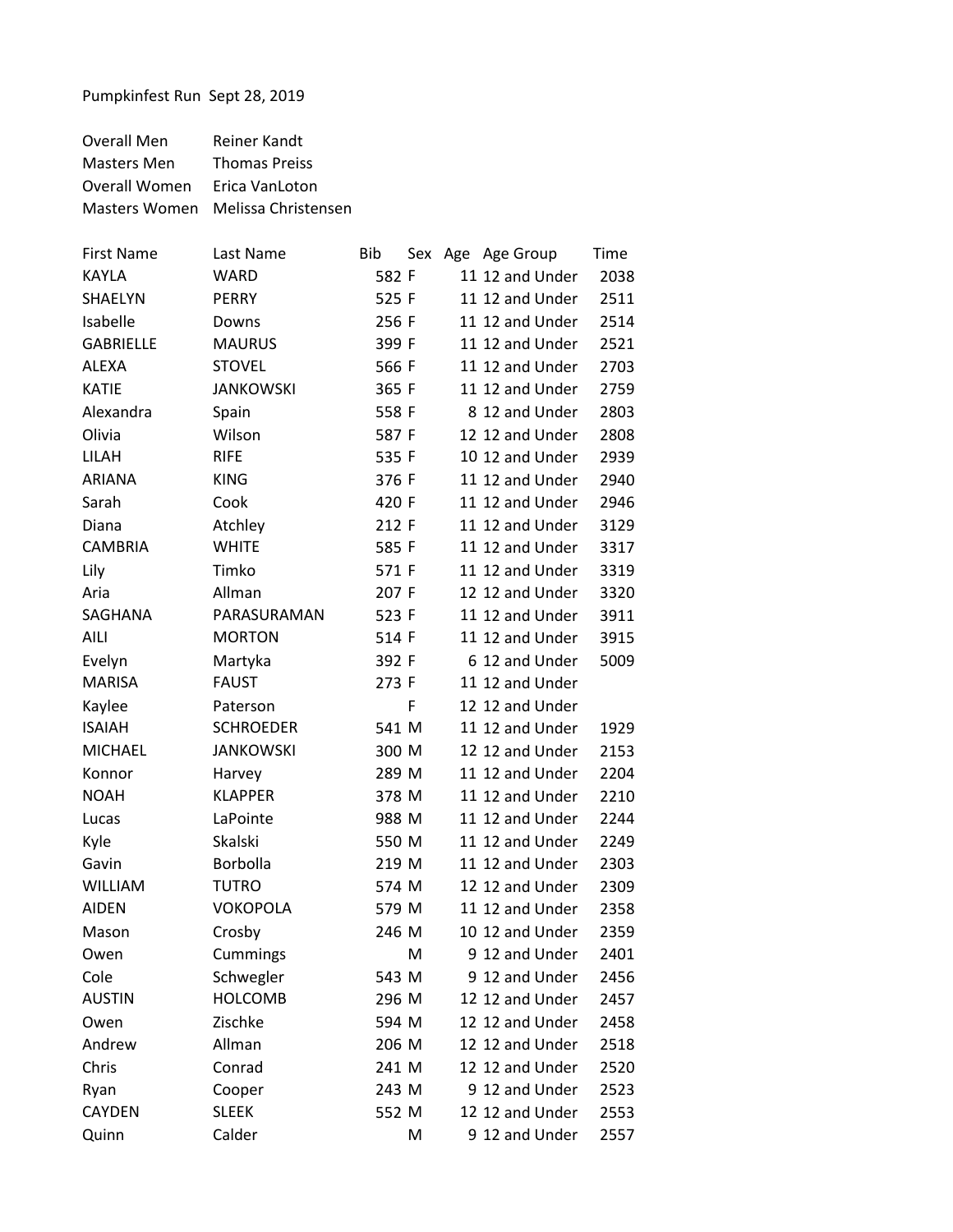| <b>BRADY</b>   | <b>LITTLE</b>  | 388 M | 12 12 and Under | 2619 |
|----------------|----------------|-------|-----------------|------|
| <b>JAMES</b>   | <b>MAUNEY</b>  | 395 M | 12 12 and Under | 2629 |
| <b>IAN</b>     | <b>SCHEELS</b> | 539 M | 12 12 and Under | 2657 |
| Michael        | <b>Drake</b>   | 258 M | 10 12 and Under | 2658 |
| Jacob          | <b>MClay</b>   | 506 M | 12 12 and Under | 2701 |
| Nolan          | Calder         | 232 M | 11 12 and Under | 2702 |
| <b>BENNETT</b> | <b>HUNT</b>    | 298 M | 11 12 and Under | 2704 |
| Dalton         | <b>Dudas</b>   | 259 M | 11 12 and Under | 2705 |
| Simon          | <b>Bunin</b>   | 231 M | 12 12 and Under | 2725 |
| <b>NOLAN</b>   | <b>JACKS</b>   | 299 M | 12 12 and Under | 2810 |
| Nolan          | Anderson       | 208 M | 12 12 and Under | 2923 |
| Mason          | Cummings       | M     | 11 12 and Under | 3045 |
| Gabe           | Wagenschutz    | M     | 11 12 and Under | 3046 |
| Alex           | <b>Bach</b>    | 213 M | 8 12 and Under  | 3050 |
| <b>TOMMY</b>   | <b>LYKINS</b>  | 390 M | 12 12 and Under | 3103 |
| Sebastian      | Snyder         | M     | 6 12 and Under  | 3132 |
| Dean           | Jordan         | 442 M | 10 12 and Under | 3212 |
| Liam           | Torreano       | 573 M | 10 12 and Under | 3311 |
| <b>MAXIMO</b>  | <b>REYNA</b>   | 530 M | 12 12 and Under | 3352 |
| Kevin          | Alexander      | 204 M | 11 12 and Under | 4434 |
| <b>Braeden</b> | Ortwine        | 521 M | 9 12 and Under  |      |
| Trenton        | Spencer        | 561 M | 10 12 and Under |      |
| Erika          | VanLoton       | 577 F | 14 13-15        | 2025 |
| <b>CHLOE</b>   | <b>WALLIS</b>  | 580 F | 13 13-15        | 2506 |
| Keely          | Abbott         | 201 F | 13 13-15        | 2530 |
| <b>CASEY</b>   | <b>ROBINS</b>  | 536 F | 13 13-15        | 2800 |
| Ava            | Miller         | 509 F | 14 13-15        | 2831 |
| <b>MADISON</b> | <b>MAURUS</b>  | 398 F | 13 13 - 15      | 2844 |
| Keira          | Christensen    | 236 F | 13 13-15        | 3016 |
| Colette        | Maurer         | F     | 14 13-15        | 3029 |
| <b>Brooke</b>  | Phillips       | 992 F | 14 13-15        | 3048 |
| Addison        | Spencer        | 562 F | 13 13-15        |      |
| Reiner         | Kandt          | 369 M | 15 13-15        | 1731 |
| Gavin          | Howell         | 297 M | 15 13-15        | 1841 |
| Ethan          | Showek         | 548 M | 15 13-15        | 1844 |
| Reid           | <b>Brower</b>  | 225 M | 15 13-15        | 1852 |
| Cameron        | Crosby         | 245 M | 13 13-15        | 1921 |
| John           | Hesterman      | 294 M | 15 13-15        | 1937 |
| Vince          | McDonald       | 502 M | 15 13-15        | 1943 |
| Steven         | Bosworth       | 221 M | 15 13-15        | 1950 |
| Antonio        | Sobczak        | 556 M | 15 13-15        | 2000 |
| John           | Fletcher       | 277 M | 15 13-15        | 2000 |
| Cameron        | Hain           | 285 M | 15 13-15        | 2029 |
| Cam            | Lewis          | 386 M | 15 13-15        | 2030 |
| Logan          | Edwards        | 269 M | 15 13-15        | 2033 |
| Joey           | Lykins         | 391 M | 14 13-15        | 2035 |
| Nico           | Sobczak        | 555 M | 13 13-15        | 2040 |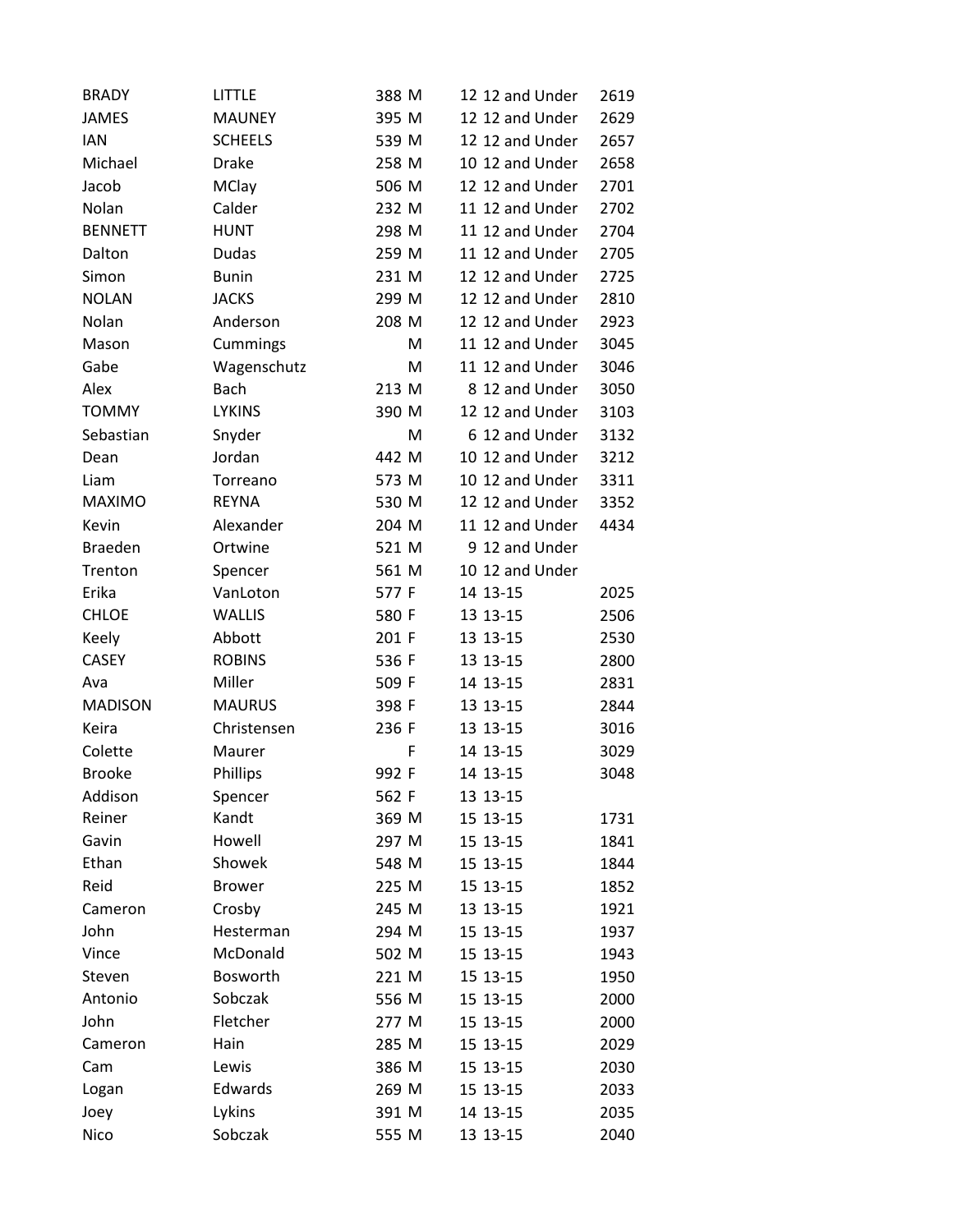| Wyatt           | Fidell-Newsome  | 275 M | 15 13-15 | 2046 |
|-----------------|-----------------|-------|----------|------|
| Logan           | Duncan          | 260 M | 14 13-15 | 2049 |
| <b>ALEX</b>     | <b>JOWETT</b>   | 367 M | 14 13-15 | 2112 |
| Graydon         | McIntosh        | 504 M | 15 13-15 | 2117 |
| <b>SHANE</b>    | <b>JOWETT</b>   | 368 M | 14 13-15 | 2118 |
| JP              | <b>MAVEL</b>    | 501 M | 13 13-15 | 2235 |
| Alex            | Gridley         | 283 M | 14 13-15 | 2241 |
| Ben             | Koesler         | 379 M | 15 13-15 | 2242 |
| Connor          | Wallis          | 581 M | 15 13-15 | 2302 |
| Tom             | Nielson         | 516 M | 13 13-15 | 2321 |
| Drew            | Goike           | M     | 13 13-15 | 2343 |
| Billy           | Swegles         | 568 M | 14 13-15 | 2417 |
| Mason           | <b>Brown</b>    | 228 M | 13 13-15 | 2500 |
| Mason           | Dunham          | 261 M | 14 13-15 | 2603 |
| Ethan           | Daugherty       | 251 M | 13 13-15 | 2637 |
| Zach            | Robins          | 537 M | 15 13-15 | 2728 |
| Lucas           | Wilson          | 588 M | 14 13-15 | 2921 |
| <b>COLTON</b>   | <b>KIRKEY</b>   | 377 M | 13 13-15 | 2943 |
| Matthew         | McLay           | 507 M | 14 13-15 | 4733 |
| Reed            | Schuyler        | M     | 13 13-15 |      |
| Jacob           | Dunham          | 262 M | 15 13-15 |      |
| <b>Brendon</b>  | <b>Stec</b>     | 563 M | 15 13-15 |      |
| Summer          | McEvers         | 503 F | 18 16-19 | 2533 |
| Ben             | Jones           | 366 M | 17 16-19 | 1850 |
| Steven          | Prudhomme       | 529 M | 16 16-19 | 1905 |
| Dawson          | O'Donnell       | 519 M | 16 16-19 | 1959 |
| Matt            | Curtiss         | 249 M | 16 16-19 | 2002 |
| Noah            | Clemens         | 239 M | 16 16-19 | 2023 |
| <b>Brian</b>    | Swegles         | 567 M | 16 16-19 | 2024 |
| Vlad            | Schnitzel       | 540 M | 18 16-19 | 2027 |
| Haden           | Gallentine      | M     | 18 16-19 | 2058 |
| Eduardo         | Herrera-Perez   | 293 M | 17 16-19 | 2100 |
| Adam            | Curtis          | 248 M | 16 16-19 | 2218 |
| Ryan            | Szewczyk        | 569 M | 16 16-19 | 2258 |
| Evan            | <b>Barthlow</b> | 215 M | 18 16-19 | 2532 |
| Nolan           | Smith           | 553 M | 18 16-19 | 2604 |
| Ben             | Nagy            | 515 M | 18 16-19 | 2720 |
| Dom             | Foytek          | 278 M | 16 16-19 |      |
| Alex            | Liddell         | 387 M | 16 16-19 |      |
| Ethan           | Novilla         | 153 M | 21 20-24 | 2205 |
| Abbie           | Dyer            | 264 F | 28 25-29 | 2729 |
| Alanna          | Welch           | 584 F | 27 25-29 | 3058 |
| Kane            | Hanson          | 287 M | 29 25-29 | 2341 |
| Darious         | Williams        | 586 M | 25 25-29 | 3050 |
| <b>Travis</b>   | <b>Burgess</b>  | 995 M | 25 25-29 | 3130 |
| Heather         | Cappello        | 234 F | 30 30-34 | 2123 |
| <b>Tiffanie</b> | Hennard         | 291 F | 34 30-34 | 2413 |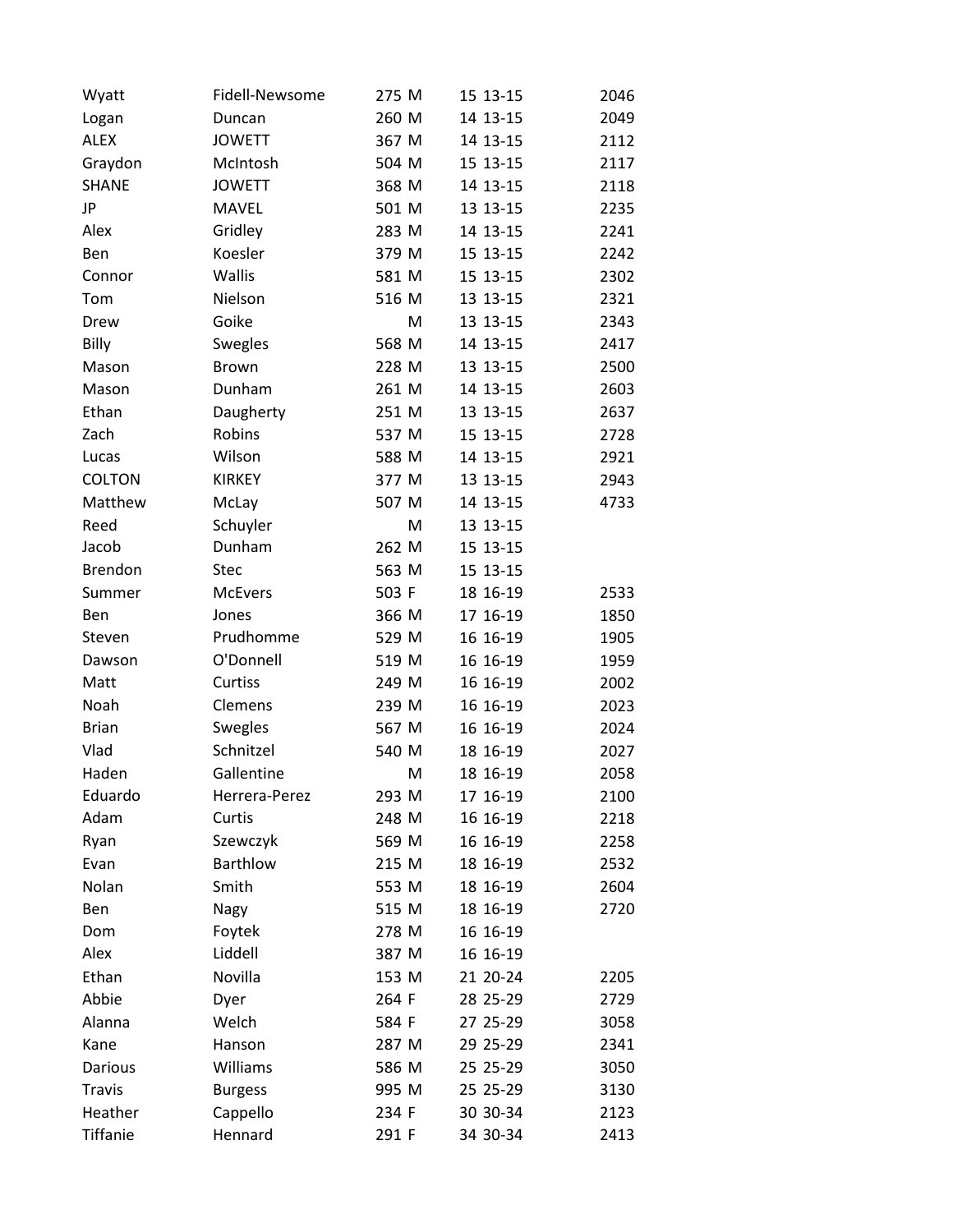| Chelsea         | Arney          | 211 F | 30 30-34 | 2536 |
|-----------------|----------------|-------|----------|------|
| Meagan          | Weir           | 583 F | 33 30-34 | 2605 |
| Alicia          | Kendall        | 373 F | 33 30-34 | 2730 |
| Kim             | Possible       | 527 F | 33 30-34 | 2759 |
| Amanda          | St. Aubin      | 996 F | 32 30-34 | 2952 |
| RaeAnn          | Wintin         | 591 F | 30 30-34 | 3131 |
| Thuy            | Orlando        | 998 F | 32 30-34 | 3226 |
| Caitlin         | Edwards        | 267 F | 34 30-34 | 3247 |
| Kim             | Yezbick        | 592 F | 32 30-34 | 3248 |
| <b>Brittany</b> | Monfette       | 511 F | 34 30-34 | 3802 |
| Rachel          | Kovoch         | 380 F | 31 30-34 | 3838 |
| Christin        | Lett           | 384 F | 32 30-34 |      |
| Ryan            | Kendall        | 374 M | 33 30-34 | 1922 |
| Stephan         | Hennard        | 292 M | 34 30-34 | 2014 |
| Sean            | Smith          | M     | 32 30-34 | 2034 |
| <b>BRENTON</b>  | <b>MONTIE</b>  | 512 M | 34 30-34 | 2123 |
| Zach            | Kadykowski     | 597 M | 30 30-34 | 2134 |
| <b>JOHN</b>     | <b>LEBLANC</b> | 383 M | 33 30-34 | 2320 |
| Andrew          | Davey          | 253 M | 31 30-34 | 2922 |
| Corey           | Kovoch         | 381 M | 31 30-34 | 3615 |
| Tom             | Lett           | 385 M | 31 30-34 |      |
| Daniel          | Henderlong     | 290 M | 34 30-34 |      |
| Carly           | Cooper         | 244 F | 37 35-39 | 2618 |
| Jill            | Minke          | 510 F | 38 35-39 | 2636 |
| Laura           | Clark          | 238 F | 36 35-39 | 2814 |
| <b>JOANNE</b>   | <b>BRZYS</b>   | 230 F | 35 35-39 | 3022 |
| Danielle        | Katulski       | 370 F | 36 35-39 | 3134 |
| Lyndsey         | Schwegler      | 542 F | 38 35-39 | 3159 |
| Alison          | Roth           | 538 F | 39 35-39 | 3316 |
| Karen           | Rich           | 531 F | 36 35-39 | 3600 |
| Meaghan         | Haas           | 284 F | 39 35-39 | 3626 |
| Ashley          | Fisher         | 276 F | 35 35-39 | 3704 |
| Jill            | Dault          | 252 F | 36 35-39 | 3746 |
| Stephanie       | Martyka        | 394 F | 37 35-39 | 4845 |
| Ann             | <b>Bennett</b> | 218 F | 38 35-39 | 5009 |
| Jennifer        | Peterson       | 526 F | 35 35-39 |      |
| Victoria        | Snow           | 554 F | 35 35-39 |      |
| Kimberly        | Ortwine        | 522 F | 39 35-39 |      |
| Christina       | <b>Zigulis</b> | 593 F | 39 35-39 |      |
| Bill            | Carter         | 235 M | 39 35-39 | 1956 |
| Justin          | Sjogren        | 549 M | 35 35-39 | 2454 |
| Michael         | Van Dam        | 575 M | 38 35-39 | 2516 |
| Todd            | Edwards        | 268 M | 35 35-39 | 2526 |
| Thomas          | <b>Bennett</b> | 217 M | 39 35-39 | 2606 |
| Sean            | Cummings       | 598 M | 36 35-39 | 2635 |
| John H          | Martyka        | 393 M | 37 35-39 | 2642 |
| Andy            | Brown          | 227 M | 39 35-39 | 2807 |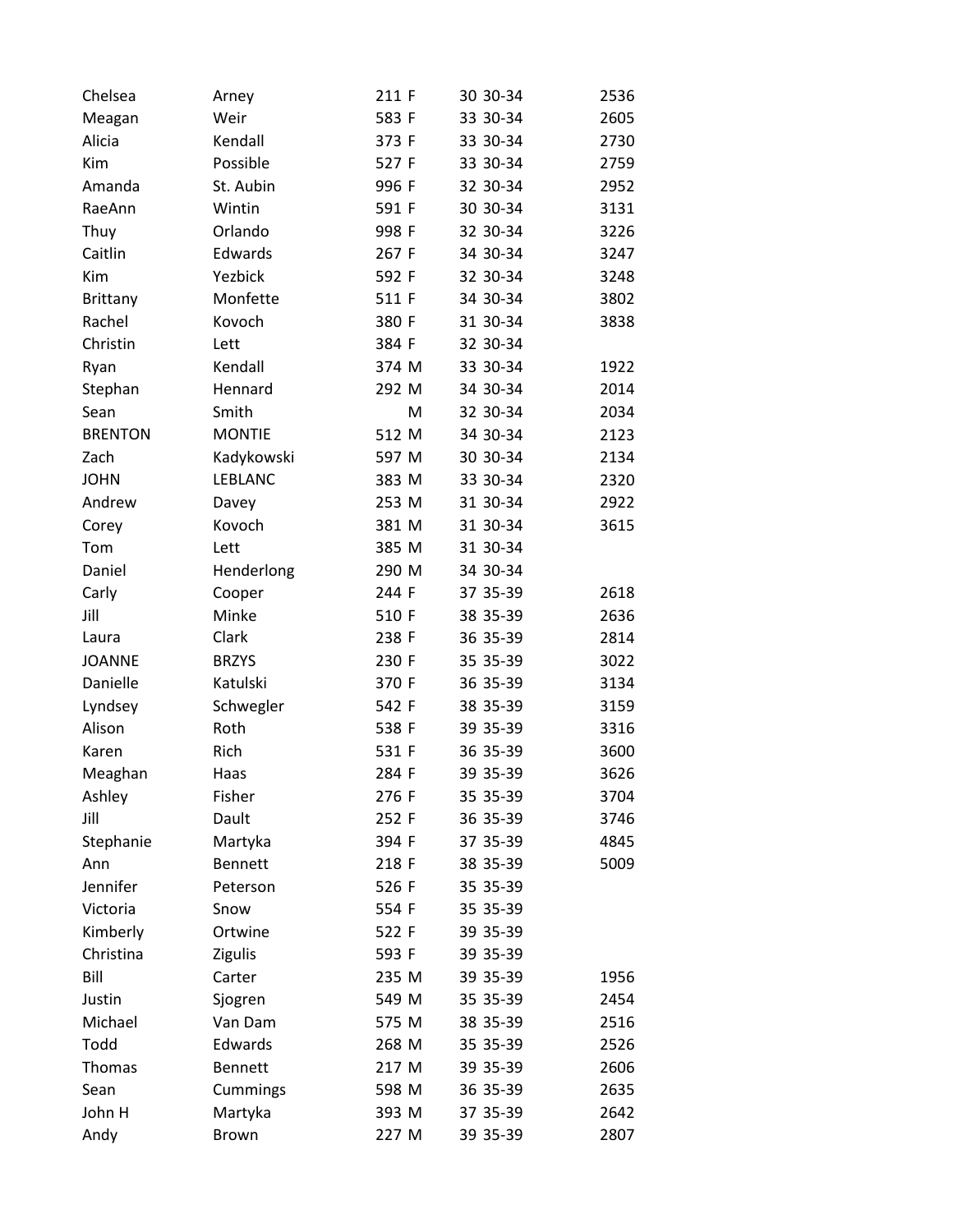| Matt          | Orlando         | 997 M | 36 35-39   | 3523 |
|---------------|-----------------|-------|------------|------|
| Lori          | Snyder          | F     | 43 40-44   | 2101 |
| Melissa       | Christensen     | 237 F | 42 40-44   | 2220 |
| Kellie        | Lach            | 999 F | 41 40-44   | 2531 |
| Kristina      | Anderson        | 209 F | 40 40 - 44 | 2534 |
| <b>CAREY</b>  | <b>LITTLE</b>   | 389 F | 41 40-44   | 2625 |
| samiha        | fdhela          | 274 F | 40 40-44   | 2731 |
| marla         | spain           | 557 F | 41 40-44   | 2805 |
| Liz           | Cook            | 150 F | 42 40-44   | 2900 |
| Marney        | Daugherty       | 250 F | 42 40-44   | 3051 |
| Rose          | Walton          | F     | 41 40-44   | 3245 |
| Val           | Timko           | 570 F | 42 40-44   | 3259 |
| Callie        | Wingard         | 590 F | 44 40-44   | 3556 |
| Janelle       | Hanson          | 288 F | 42 40-44   | 3559 |
| Julia         | Coburn          | 240 F | 44 40-44   | 3632 |
| Stephanie     | Rife            | 534 F | 42 40-44   | 3742 |
| Tara          | Sharpe          | 544 F | 40 40 - 44 | 5009 |
| Susan         | <b>Maurus</b>   | 397 F | 40 40 - 44 |      |
| <b>Teresa</b> | Morelli-Sobczak | 513 F | 44 40-44   |      |
| Mike          | Wilusz          | 589 M | 40 40-44   | 1847 |
| <b>Miles</b>  | Albert          | 475 M | 43 40-44   | 2136 |
| Craig         | Skalski II      | 551 M | 40 40-44   | 2151 |
| Jason         | Mavel           | 400 M | 43 40-44   | 2250 |
| Mark          | Downs           | 255 M | 41 40-44   | 2318 |
| Jeff          | Klapper         | 449 M | 40 40 - 44 | 2333 |
| <b>Brian</b>  | Vogan           | 578 M | 41 40-44   | 2412 |
| Greg          | Jacks           | 401 M | 44 40-44   | 2515 |
| <b>Brian</b>  | Kerber          | 375 M | 43 40-44   | 2540 |
| Kevin         | Conrad          | 596 M | 43 40-44   | 2630 |
| Bryan         | <b>Drake</b>    | 257 M | 42 40-44   | 2700 |
| Jason         | Borbolla        | 220 M | 42 40-44   | 2723 |
| Jeffery       | Maurus          | 396 M | 41 40-44   | 2853 |
| Derek         | <b>Bach</b>     | 214 M | 43 40-44   | 3127 |
| Dan           | Spencer         | 560 M | 43 40-44   | 4116 |
| Robert        | McLay           | 508 M | 44 40-44   | 4732 |
| Dennis        | Callovi         | 233 M | 41 40-44   |      |
| <b>Brian</b>  | Stephens        | 564 M | 41 40-44   |      |
| Dan           | Snyder          | M     | 41 40-44   |      |
| Jessica       | Mauney          | 989 F | 45 45-49   | 3120 |
| Ronnece       | Spencer         | 559 F | 47 45-49   | 4123 |
| Michelle      | McLay           | 505 F | 48 45-49   | 4731 |
| <b>Brian</b>  | Farley          | 271 M | 45 45-49   | 2104 |
| Darren        | Graham          | 282 M | 49 45-49   | 2122 |
| Matt          | <b>Brostrom</b> | 224 M | 48 45-49   | 2130 |
| Donald        | Brown           | 226 M | 47 45-49   | 2234 |
| Jason         | Laverty         | 382 M | 45 45-49   | 2607 |
| James         | Adelsperger     | 203 M | 45 45-49   | 2632 |